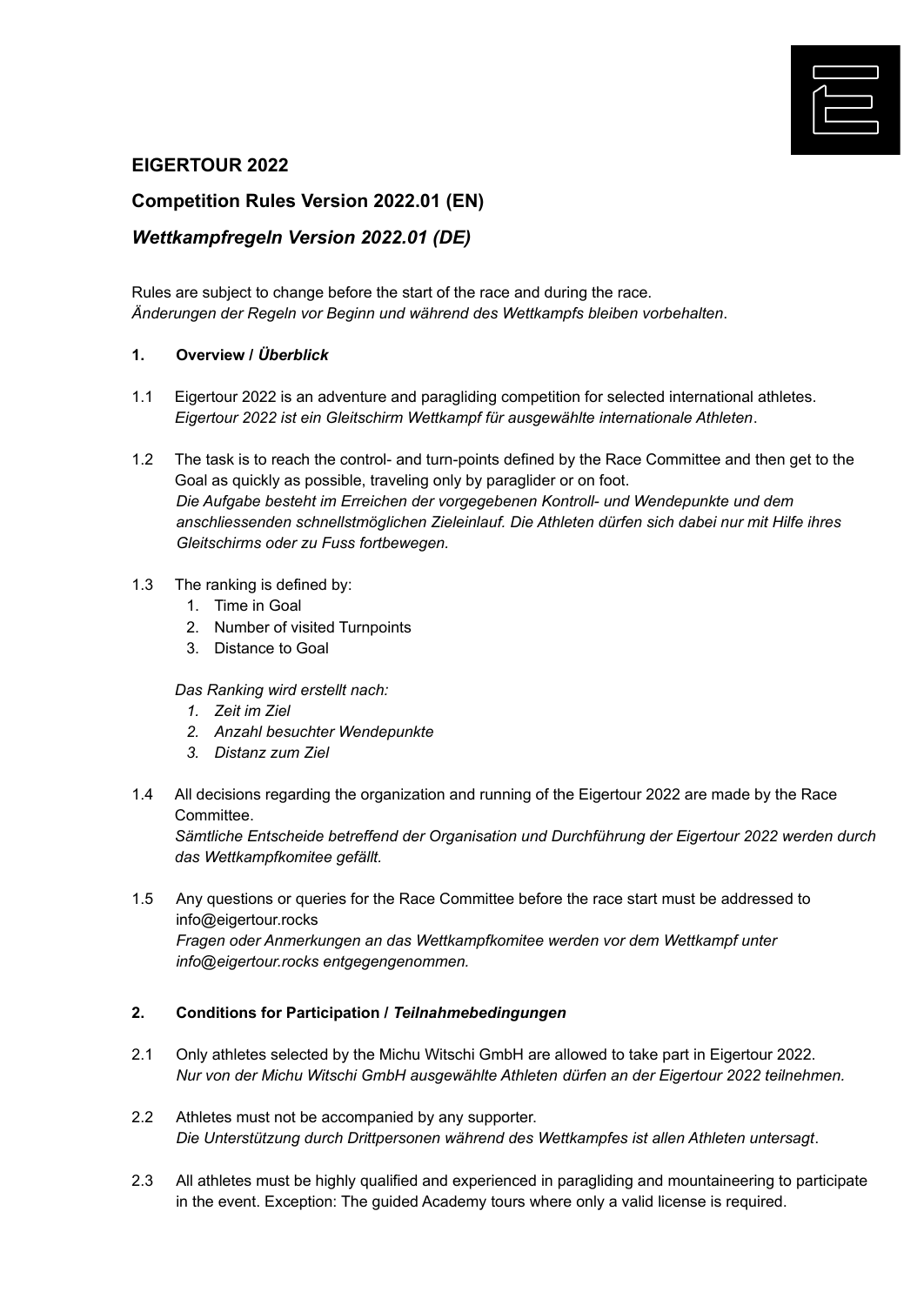

*Alle Athleten müssen qualifiziert und erfahren im Gleitschirmfliegen und in der alpinen Umgebung sein, um an dem Wettkampf teilnehmen zu können. Ausnahme: die begleitete Academy, bei welcher nur ein gültiges Gleitschirmbrevet notwendig ist.*

- 2.4 Only Athletes with a valid official paragliding license may take part. *Eine Teilnahme am Wettkampf setzt eine gültige Gleitschirmlizenz voraus.*
- 2.5 Every athlete during the race must have a third party liability insurance policy, to the sum of at least 1.5 million Swiss Francs, as well as accident and rescue insurance which must cover costs such as medical treatment, hospital use and emergency rescue, including helicopter rescue anywhere during the race.

(NOTE: Many mountain sport policies EXCLUDE competition.)

NO ATHLETE WILL BE ALLOWED TO ENTER THE COMPETITION WITHOUT THE REQUIRED INSURANCE.

*Jeder Athlet muss über eine Haftpflichtversicherung in der Höhe von mindestens CHF 1.5 Millionen sowie über eine Unfall- und Rettungsversicherung verfügen, welche namentlich die Kosten medizinischer Behandlung sämtlicher Körperschäden, Spitalaufenthalt und Notfallrettung, einschliesslich Hubschrauberrettung während des Wettkampfes deckt.*

*(HINWEIS: Viele Bergsport-Versicherungen schliessen Wettkämpfe aus)*

*OHNE DIE ERFORDERLICHEN VERSICHERUNGEN WIRD KEIN ATHLET ZUM WETTKAMPF ZUGELASSEN.*

2.6 The race organisation will provide a separate participant disclaimer that outlines the mandatory services to be signed and confirmed by the athletes.

WITHOUT SIGNING THE DISCLAIMER, THE ATHLETE WILL NOT BE ALLOWED TO PARTICIPATE IN THE COMPETITION.

*Die Wettkampforganisation stellt einen separaten Haftungsausschluss für die Teilnehmer aus, in dem die obligatorischen Leistungen aufgeführt sind, die von den Athleten unterzeichnet und bestätigt werden müssen.*

*OHNE DEN UNTERSCHRIEBENEN TEILNEHMER-DISCLAIMER WIRD KEIN ATHLET ZUM WETTKAMPF ZUGELASSEN.*

2.7 By signing these rules, the athlete confirms his or her physical fitness to participate and not having any diseases.

*Mit Unterzeichnung der vorliegenden Wettkampfregeln bestätigt jeder Athlet, über die für den Wettkampf erforderliche physische und psychische Gesundheit zu verfügen und nicht unter einer Krankheit zu leiden.*

2.8 Athletes must be self-sufficient during the competition, from food provisions to every other need they have, except for the materials and support provided by the organisation for the race.

*Die Athleten müssen den Wettkampf eigenständig bestreiten. Namentlich tragen die Athleten die alleinige Verantwortung für die erforderliche Nahrung, Erholung und sämtliche weiteren Bedürfnisse während des Wettkampfs. Davon ausgenommen sind einzig, die von der Wettkampforganisation zur Verfügung gestellten Materialien und Hilfeleistungen.*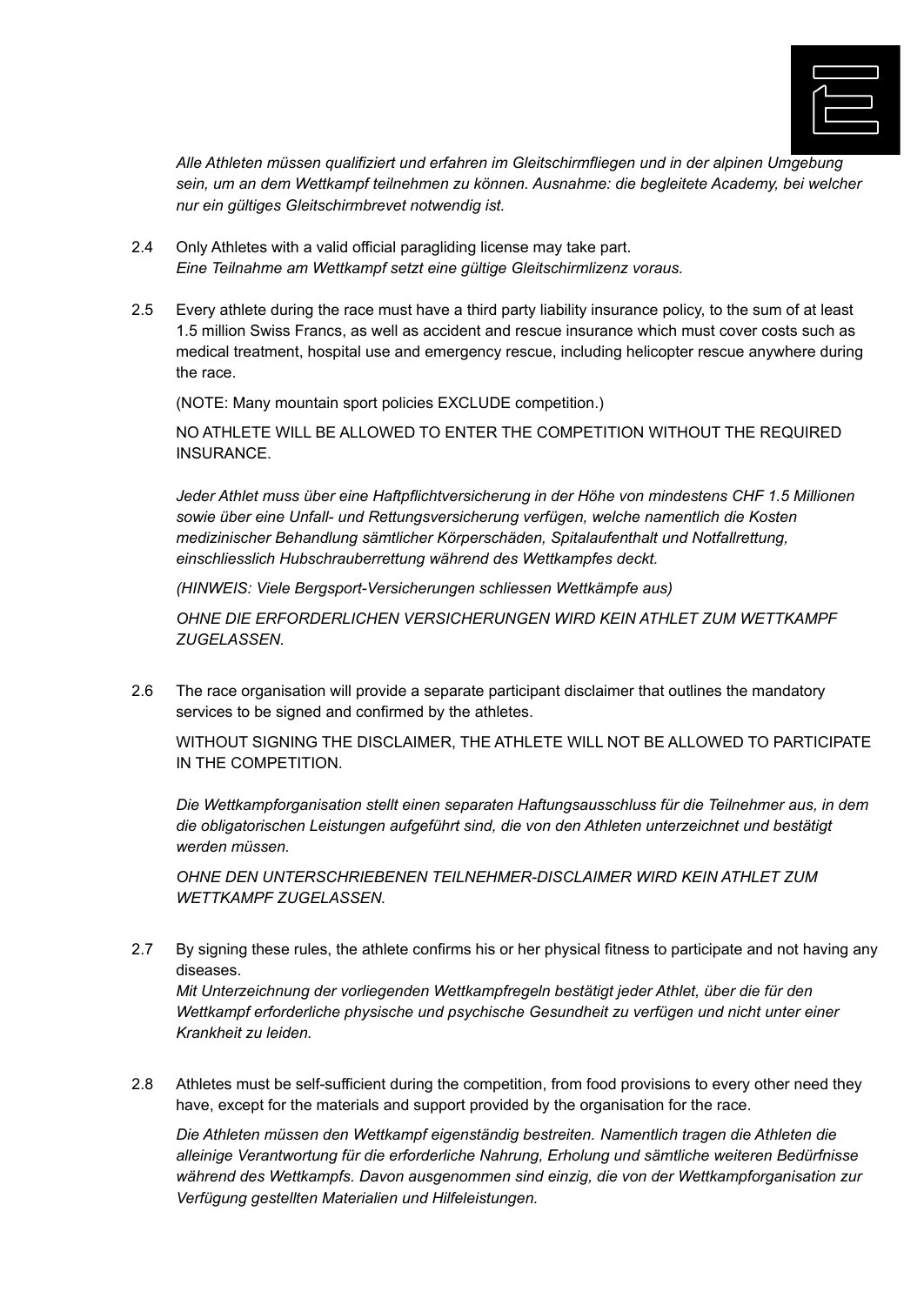

2.9 Accidents: Athletes that have had an accident which has led to retiring from the last years Eigertour can only participate one level lower in the race. I.e. from the Pro Race - in the Challenge Race, from the Challenge Race in the Academy.

*Unfälle: Athleten, welche an der letztjährigen Eigertour einen Unfall hatten, welche zur Aufgabe des Rennens geführt hat, dürfen nur eine Kategorie tiefer antreten im Folgejahr. Pro Race Athleten im Challenge Race und Challenge Race Athleten in der Academy.*

### **3. Selection /** *Auswahl*

3.1 The number of participants is limited to a maximum of 100 athletes. However that number could be modified by the Race Committee. *Die Teilnehmerzahl ist auf max. 100 Athleten beschränkt. Die maximale Teilnehmerzahl kann jedoch durch das Wettkampfkomitee geändert werden*.

#### **4. Race-Schedule /** *Wettkampfablauf*

- 4.1 July 6th, 2022 at 07.30: athlete registration, Race briefing *6. Juli 2022 07:30 Uhr: Anmeldung Athleten, Wettkampfbriefing*
- 4.2 July 6th, 2022 at 10.45: race start *6. Juli 2022 10:45 Uhr: Wettkampfstart*
- 4.3 July 9th, 2022 at 17.00: race finish *9 Juli 2022 17.00: Wettkampfende*
- 4.4 All athletes are expected to attend the prize-giving ceremony and party, which will take place on July 9th 2022 at 20.00. *Die Teilnahme an der Preisverleihung, welche am 9. Juli 2022 um 20:00 Uhr stattfindet, wird von den Athleten erwartet.*
- 4.5 The race can only be cancelled by the Race Committee. In case of a previous cancellation the registration fee will not be returned. *Der Wettkampf kann einzig und alleine durch das Wettkampfkomittee abgesagt werden. Die Anmeldegebühr wird den Athleten bei Annullierung nicht zurückerstattet*.

## **5. General Conditions /** *Allgemeine Bedingungen*

5.1 During the race, the athletes must fly their paragliders or hike without any form of physical assistance, whilst carrying the mandatory equipment (cf. 7.3). Any other transportation assistance, including any kind of motorized flying vehicles, from any third parties is strictly prohibited. The equipment may be laid down before reaching a hut and the hut reached only with the tracking device and the cellphone in order to augment the safety.

*Die Piloten müssen während des gesamten Wettkampfes mit der vorgeschriebenen Ausrüstung (vgl. 7.3) und ohne jegliche physische Unterstützung fliegen oder zu Fuss gehen. Jede andere Transporthilfe, einschließlich jeglicher Art von motorisierten Flugzeugen, von Dritten ist strengstens untersagt. Die Ausrüstung kann vor einer Hütte liegen gelassen werden und diese nur mit dem Tracking Gerät und dem Handy erreicht werden, um die Sicherheit zu erhöhen.*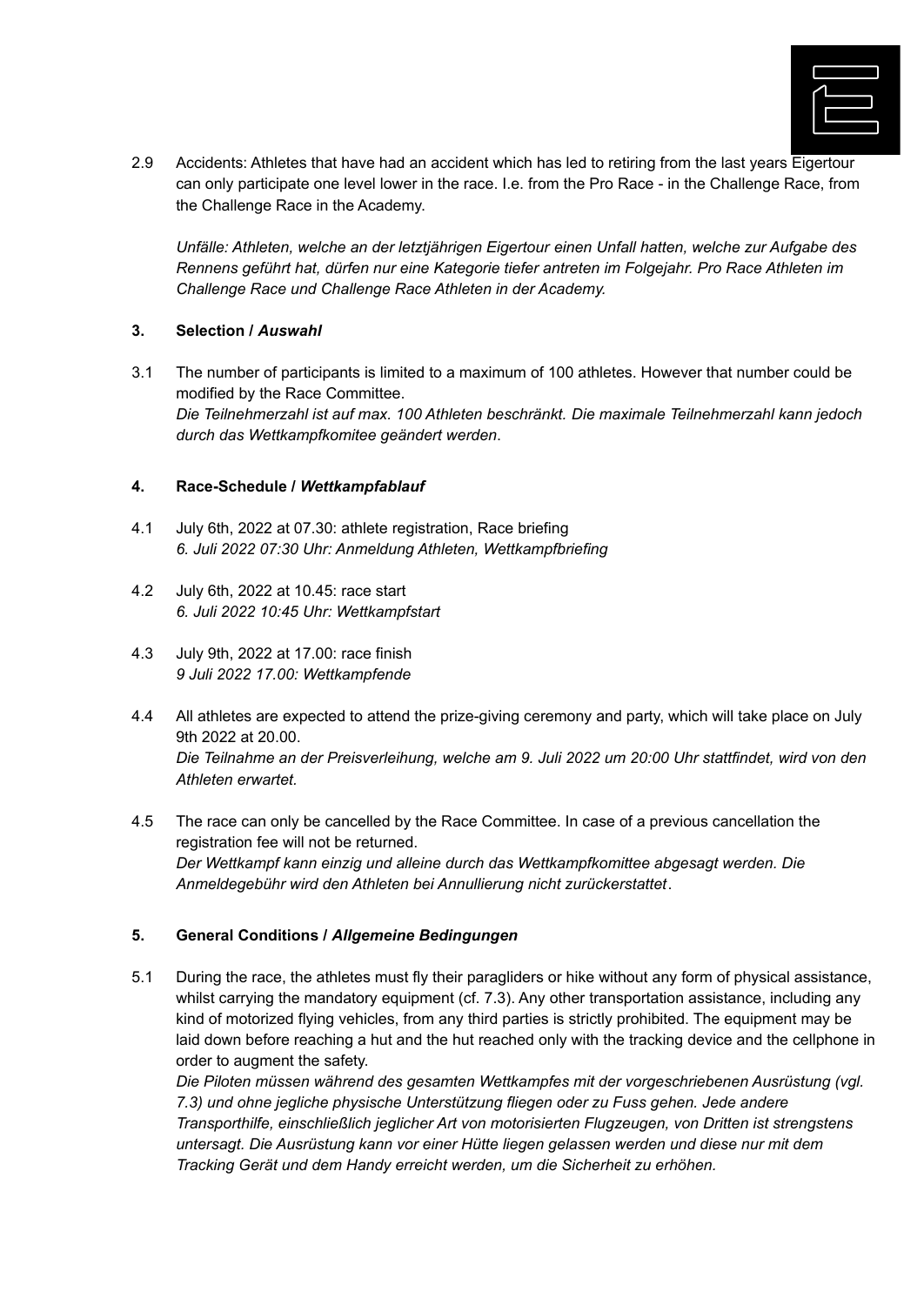

- 5.2 The athletes must make an uninterrupted rest stop between 20.30 and 06.00. Each day athletes must restart from the exact point they ended the day before, with a max tolerance of 250 mt. During the rest, the athletes can spend the night anywhere. *Die Athleten müssen eine ununterbrochene Ruhepause zwischen 20:30 Uhr und 06:00 Uhr einlegen. Die Ruhepause können die Athleten am Ort ihrer Wahl verbringen. Jeden Tag müssen die Athleten exakt an dem Punkt (Toleranz von 250m) starten, an welchem sie am Abend zuvor die Wettkampfpause eingelegt haben.*
- 5.3 The athletes are responsible for switching on and properly maintaining the Live Tracking (Zenit App) provided by the Race Organisation at all times. It can only be switched off during the rest period between 20.30 and 06.00. Switching off the live tracking device while racing will be highly penalized and may lead to disqualification.

*Die Athleten sind dafür verantwortlich, den vom Wettkampfkomitee zur Verfügung gestellten Live Tracker jederzeit einzuschalten und ordnungsgemäss zu warten*. *Der Live-Tracking (Zenit App) kann nur während den Ruhepausen d.h. jeweils zwischen 20:30 Uhr und 06:00 Uhr ausgeschalten werden. Das Ausschalten des Live-Trackers während des Wettkampfes führt zu Sanktionen bis hin zu einer Disqualifikation des betreffenden Athleten.*

- 5.4 Climbing sections on rock or glaciers or in extreme alpine conditions are not allowed. *Kletterabschnitte auf Fels oder Gletschern oder bei extremen alpinen Bedingungen sind nicht erlaubt.*
- 5.5 Mandatory communication and availability: Every day before 10 p.m., the athletes must send an SMS or whatsapp message with the athlete's name, confirming that everything is ok. *Zwingende Kommunikation und Verfügbarkeit: Jeden Tag vor 22:00 Uhr müssen alle Athleten eine SMS oder WhatsApp Nachricht mit ihrem Namen senden und bestätigen, dass alles in Ordnung ist*.
- 5.6 In case of an accident or a serious health problem the athlete must contact the Race Committee as soon as possible. *Im Falle eines Unfalls oder eines ernsten gesundheitlichen Problems, muss der betreffende Athlet umgehend das Wettkampfkomitee informieren.*
- 5.7 Each athlete must be prepared for spot checks by the Race Committee during the race. These spot checks will inspect the athlete's equipment and their method of transportation or movement. *Während des Wettkampfs muss der Athlet zu jeder Zeit eine mögliche Kontrolle seiner Ausrüstung sowie seiner Fortbewegungs- und Transportmethode durch das Wettkampfkomitee über sich ergehen lassen.*
- 5.8 Any athlete may quit the race at any time, after informing the Race Committee. *Die Athleten können zu jeder Zeit aus dem Wettkampf aussteigen, nachdem sie das Wettkampfkomitee über den Ausstieg informiert haben.*
- 5.9 The Race Committee has the right to change any rules before and during the race. *Das Wettkampfkomitee hat die Kompetenz, sämtliche Regeln vor Beginn und während des Wettkampfs abzuändern*.
- 5.10 Athletes who fail to comply with any of these regulations will be subject to a penalty, as assessed by and at the discretion of the Race Committee. Penalties shall start from a minimum of 1 hour but with no maximum and with disqualification being an option. *Athleten, welche eine oder mehrere dieser Regeln nicht einhalten, werden durch das Wettkampfkomitee mit Sanktionen bestraft. Die Sanktionen bestehen in der Auferlegung zusätzlicher Wettkampfzeit (min. 1h, keine Höchstgrenze) bis hin zur Disqualifizierung des betreffenden Athleten.*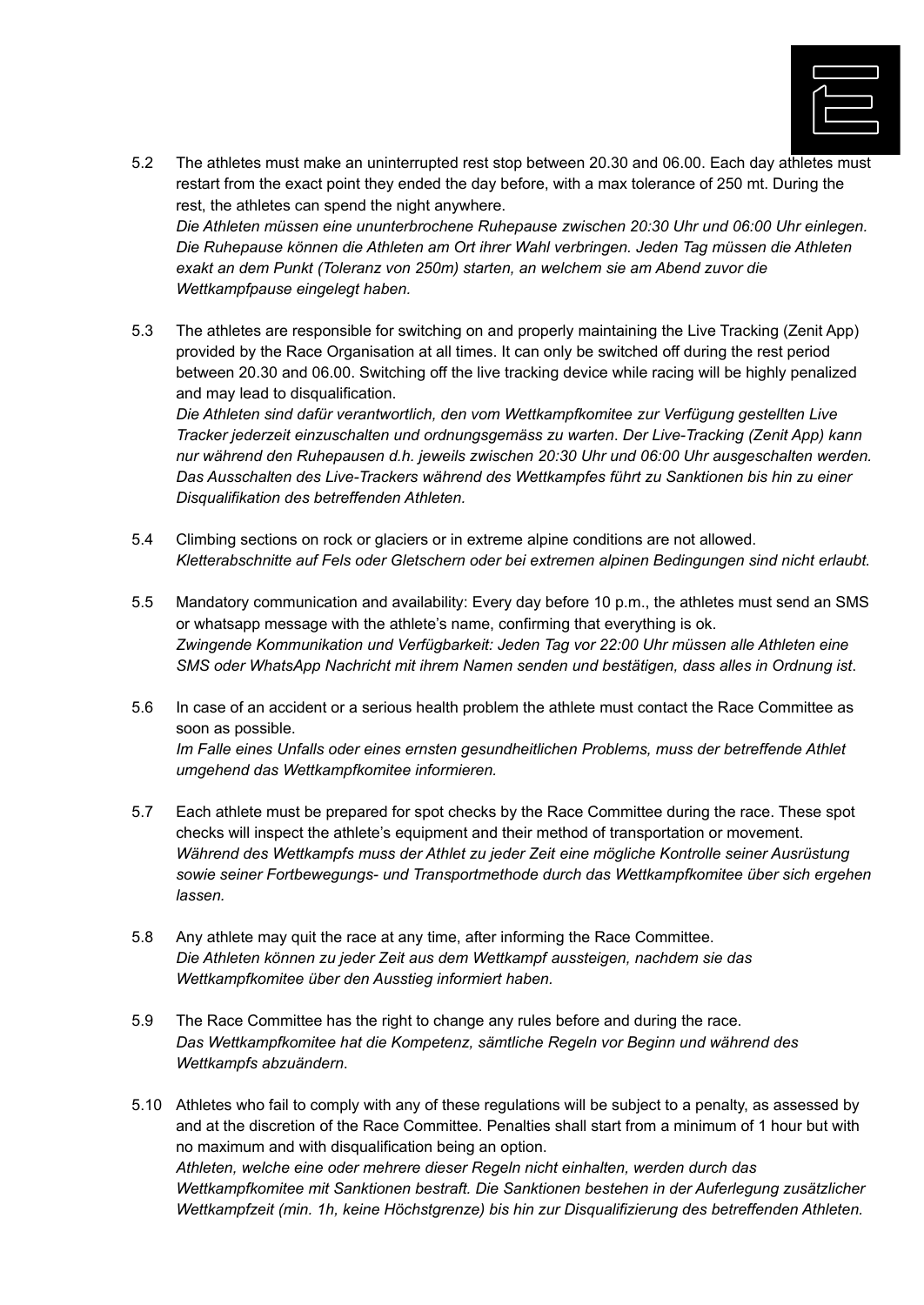

5.11 Athletes with penalty times will have to prolong their next rest for the duration of their penalty time. Should athletes reach the Goal before their next rest time, the outstanding penalty time will be added to their overall time.

If an Athlete receives a time penalty which extends beyond the remaining race duration, the athlete will be ranked by subtracting the remaining penalty time from his final time and calculating his location at that time.

*Athleten, welche mit zusätzlicher Wettkampfzeit sanktioniert werden, müssen ihre nächste Ruhepause um exakt diese Zeit verlängern. Bleibt zwischen dem Regelverstoss und dem Erreichen des Wettkampfziels keine Ruhepause mehr, wird die Zusatzzeit bei Erreichen des Ziels an die Gesamtzeit des Athleten angerechnet.*

*Erhält ein Athlet eine Zeitstrafe, die über die verbleibende Wettkampfdauer hinausgeht, wird ihm die verbleibende Strafzeit von seiner Zieleinlaufzeit abgezogen und sein Stanort zu diesem Zeitpunkt berechnet.*

5.12 The Race Committee reserves the right to give penalties and disqualify any athletes who act irresponsibly towards their own safety, towards others or towards the sport, the event organisation or related sponsors.

The Race Committee has the authority to stop an athlete for medical reasons and call a timeout until the situation can be assessed and a final decision made by the Race Committee. *Das Wettkampfkomitee behält sich vor, einzelne Athleten mit Sanktionen zu belegen, welche sich gegenüber dem Wettkampf, dem Sport, den anderen Athleten sowie ihrer eigenen Sicherheit unverantwortlich verhalten. Aus medizinischen Gründen kann das Wettkampfkomitee Athleten jederzeit in ein Time-Out berufen um die Situation zu untersuchen. Die Kompetenz zu entscheiden, ob und wann der Athlet den Wettkampf fortführen kann, liegt ausschliesslich beim Wettkampfkomitee. Die Fortführung des Wettkampfes ist dem Athleten erst bei Vorliegen der entsprechenden Entscheidung durch das Wettkampfkomitee gestattet.*

5.13 In addition to the official rules of Eigertour 2022, any athlete in violation of local, regional or national laws and regulations as defined by national parks, airspace authority, local authorities or government organisations, shall be held solely responsible. Those who do not abide by the relevant regulations will be personally liable for any fines, sanctions, or repercussions of any form, which July result from their actions.

*Zusätzlich zu den Wettkampfregeln der Eigertour 2022 ist jeder Athlet selbst verantwortlich für die Einhaltung der relevanten regionalen und nationalen Gesetze und Regulierungen, namentlich die Vorschriften betreffend Nationalpark und Luftraum sowie die Vorschriften der lokalen Behörden und Organisationen. Für die Folgen einer Nichteinhaltung der relevanten Regulierungen, haften alleine die betreffenden Athleten. Namentlich haben die Athleten sämtliche Bussgelder und andere Sanktionen zu tragen, welche sich aus dem Regelverstoss ergeben.*

- 5.14 In case of an accident, any help given by the athletes will be highly appreciated. The eventual time spent in the rescue will be credited to the athlete by the Race Committee, by giving an extra distance, based on the average distance covered by the first 10 athletes of the overall ranking, the same day. *Im Fall eines Unfalls wird die Hilfeleistung durch anderen Athleten sehr geschätzt. Die dafür aufgewendete Zeit wird dem hilfeleistenden Athleten durch das Wettkampfkomitee angerechnet, indem dem Athlet zusätzliche Distanz, basierend auf der Durchschnittsdistanz der 10 besten Piloten desselben Tages, auf seine Gesamtdistanz aufgerechnet wird*.
- 5.15 Athletes must fly in aerological conditions adapted to their level of pilotage and fatigue. They are responsible for their decisions and undertake not to put themselves in a vulnerable position physically. *Die Athleten müssen unter aerologischen Bedingungen fliegen, die ihrem Pilotenniveau und ihrer Ermüdung entsprechen. Weiter tragen die Athleten die Verantwortung für ihre Entscheidungen alleine und verpflichten sich, sich nicht physisch in eine gefährdete Position zu bringen.*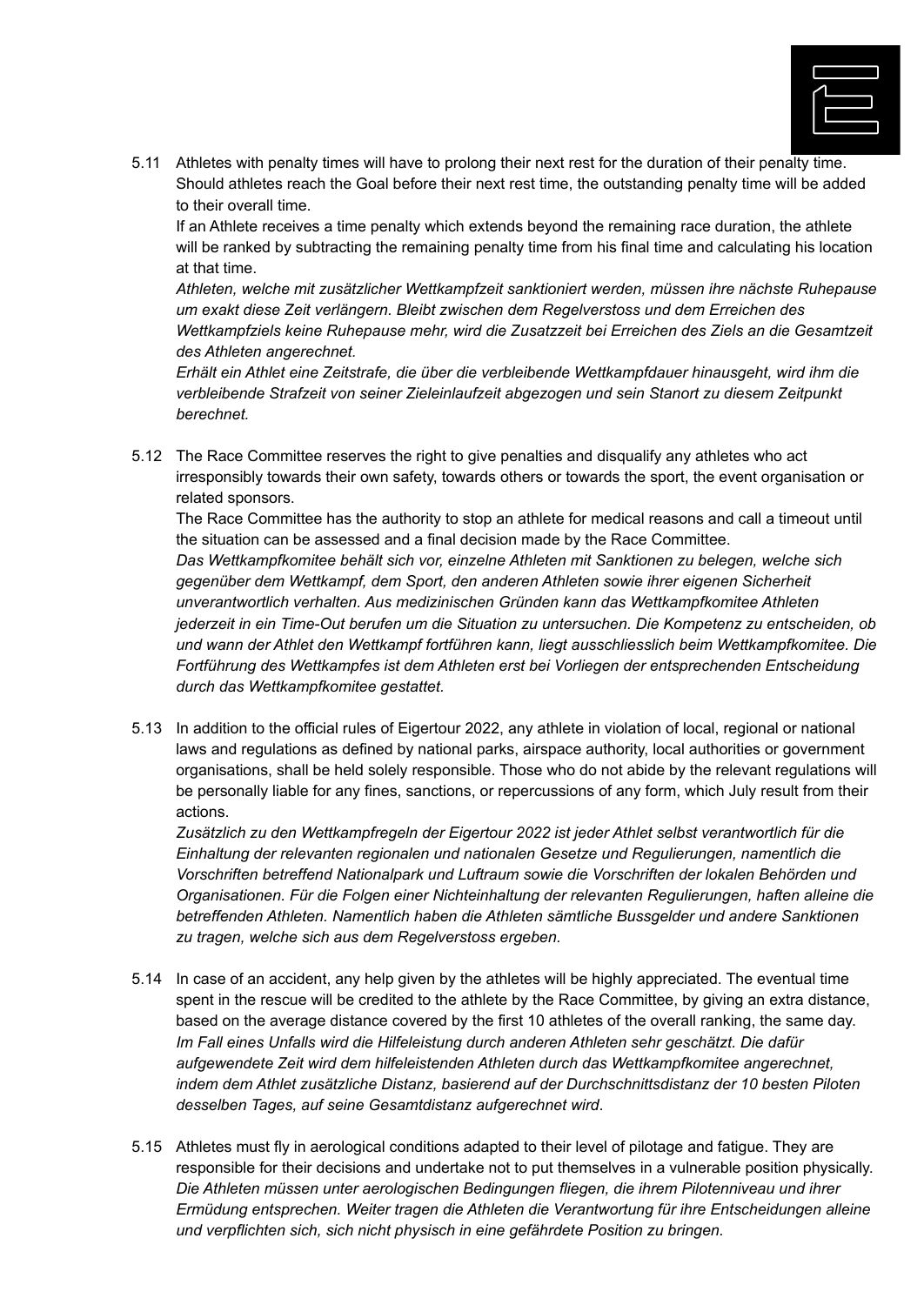

- 5.16 All athletes must be helpful and show respect towards the media, trying to facilitate their work as much as possible, for the sake of promoting the race. *Alle Athleten werden gehalten den Medien gegenüber hilfsbereit und respektvoll aufzutreten und deren Arbeit soweit möglich zu vereinfachen um das Image und die Promotion des Wettkampfs zu fördern.*
- 5.17 Cloud flying: if two athletes blame one other athlete of cloud flying, this one has to prove innocence via video footage that has to be sent to the race committee. So athletes who want to fly close to clouds should bring a dashcam with them.

*Wolkenflug: falls zwei Athleten, einen anderen Athleten des Wolkenflugs bezichtigen, muss dieser seine Unschuld mittels Video beweisen, welches er an das Race Komitee sendet. Athleten, welche die legale Zone in der Nähe der Wolken ausnutzen wollen, wird empfohlen, mit einer Dashcam zu fliegen.*

### **6. Flight Rules /** *Flugregeln*

- 6.1 Athletes are not allowed to fly between 20.30 and 06.00. *Das Fliegen zwischen 20:30 Uhr und 06:00 Uhr ist allen Athleten strengstens untersagt*.
- 6.2 All athletes are obliged to respect VFR (Visual Flight Rules) regulations. Any athlete violating VFR rules takes full responsibility for the legal consequences. *Die VFR-Sichtflugregeln sind von allen Athleten einzuhalten. Wer gegen die VFR-Regeln verstösst, trägt die daraus folgenden rechtlichen Konsequenzen vollumfänglichen und alleine.*
- 6.3 All athletes are also obliged to respect the prohibited zones, as defined by the Eigertour 2022 organization. An athlete's altitude is verified by the GPS height recorded by live tracking. If possible, a backup track (IGC) is used to verify any violations and then this GPS height will be used as evidence.

The route flown will be tracked by a logger. Precise notification of the prohibited zones will take place at the briefing before the race starts.

*Ferner sind alle durch das Wettkampfkomitee als verboten bezeichnete Zonen, von den Athleten zwingend zu meiden. Ausführliche Informationen zu den verbotenen Zonen erhalten die Athleten im Rahmen des Briefings vor Wettkampfbeginn.*

*Die Flughöhe der Athleten wird mit Hilfe des Livetracking überwacht. Sofern möglich, wird via Backup-Track (IGC) das Regelkonforme Verhalten der Athleten überprüft. Die damit gemessenen Daten werden als Beweis gebraucht.*

## **7. Equipment / Ausrüstung**

- 7.1 Eigertour 2022 is a paragliding cross country event, therefore the use of paragliders with 16m<sup>2</sup> or less (laid out surface) or of a surface load exceeding  $6kg/m<sup>2</sup>$  (so called speedgliders) are prohibited. *Eigertour 2022 ist ein Gleitschirm Cross Country Event, daher ist der Einsatz von Gleitschirmen mit 16m² oder weniger (ausgelegter Fläche) oder mit einer Flächenbelastung von mehr als 6kg/m² (sogenannte Speedglider) verboten.*
- 7.2 All flying equipment must be certified and fulfill the latest criteria for the following certification standards:

Paraglider: EN 926-2 and 926-1 - Professional Test Pilots may use prototype gliders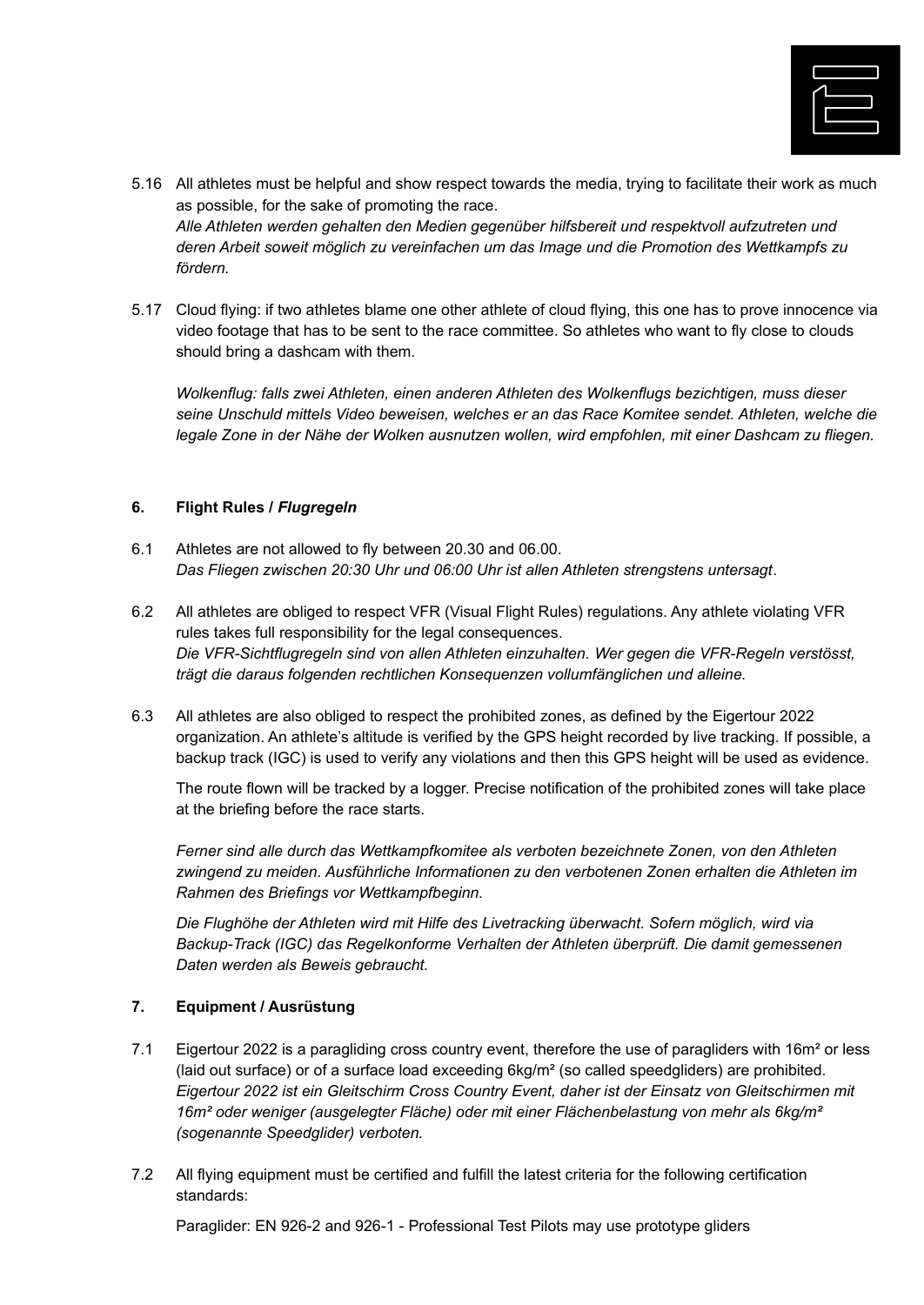

Harness: EN 1651 with certified protection

Rescue parachute: EN 12491

Helmet: EN 966

*Alle Fluggeräte müssen zertifiziert sein und die neuesten Kriterien für folgende Zertifizierungsstandards erfüllen:*

*Gleitschirm: EN 926-2 und 926-1 - Profi Testpiloten dürfen Prototypen benutzen.*

*Gurtzeug: EN 1651 mit zertifiziertem Schutz*

*Notschirm: EN 12491*

*Helm: EN 966*

- 7.3 Athletes must carry or fly with their mandatory equipment (exemption: reaching a hut from a safe landing field). Spot checks can be carried out at any time by the Race Committee. Any athlete who fails to carry the mandatory equipment at all times will be disqualified. The Eigertour 2022 mandatory equipment, to be supplied by the athlete, consists of:
	- paraglider
	- harness including a back protector
	- emergency parachute
	- A 15'000 mAh Battery fully charged at race start (or several with a total of 15'000 mAh)
	- helmet (no climbing helmets allowed)
	- Live Tracker
	- A backup GPS device recording all movements of the athlete on ground and in the air is mandatory.
	- Any GPS device can be used with a sample interval of 1 second. It must put out an IGC file with GPS altitude.
	- mobile smartphone (maybe identical with the GPS backup) with enough battery.
	- For flights over wide expanses of water, a life jacket is recommended.

*Die Athleten müssen die vorgeschriebene Ausrüstung stets mit sich tragen (Ausnahme: das Erreichen einer Hütte von einem sicheren Landeplatz aus). Das Wettkampfkomittee kann zu jederzeit eine Kontrolle der Ausrüstung vornehmen. Trägt ein Athlet nicht die gesamte vorgeschriebene Ausrüstung mit sich, wird er vom Wettkampf disqualifiziert.*

*Die vorgeschriebene Ausrüstung besteht aus:*

- *- Gleitschirm*
- *- Gurtzeug inklusive Rückenschutz*
- *- Notfallschirm*
- *- Einen oder mehrere Akkus mit insgesamt 15'000 mAh voll gelade beim Rennbeginn*
- *- Schutzhelm (Kletterhelme sind nicht erlaubt)*
- *- Live-Tracker*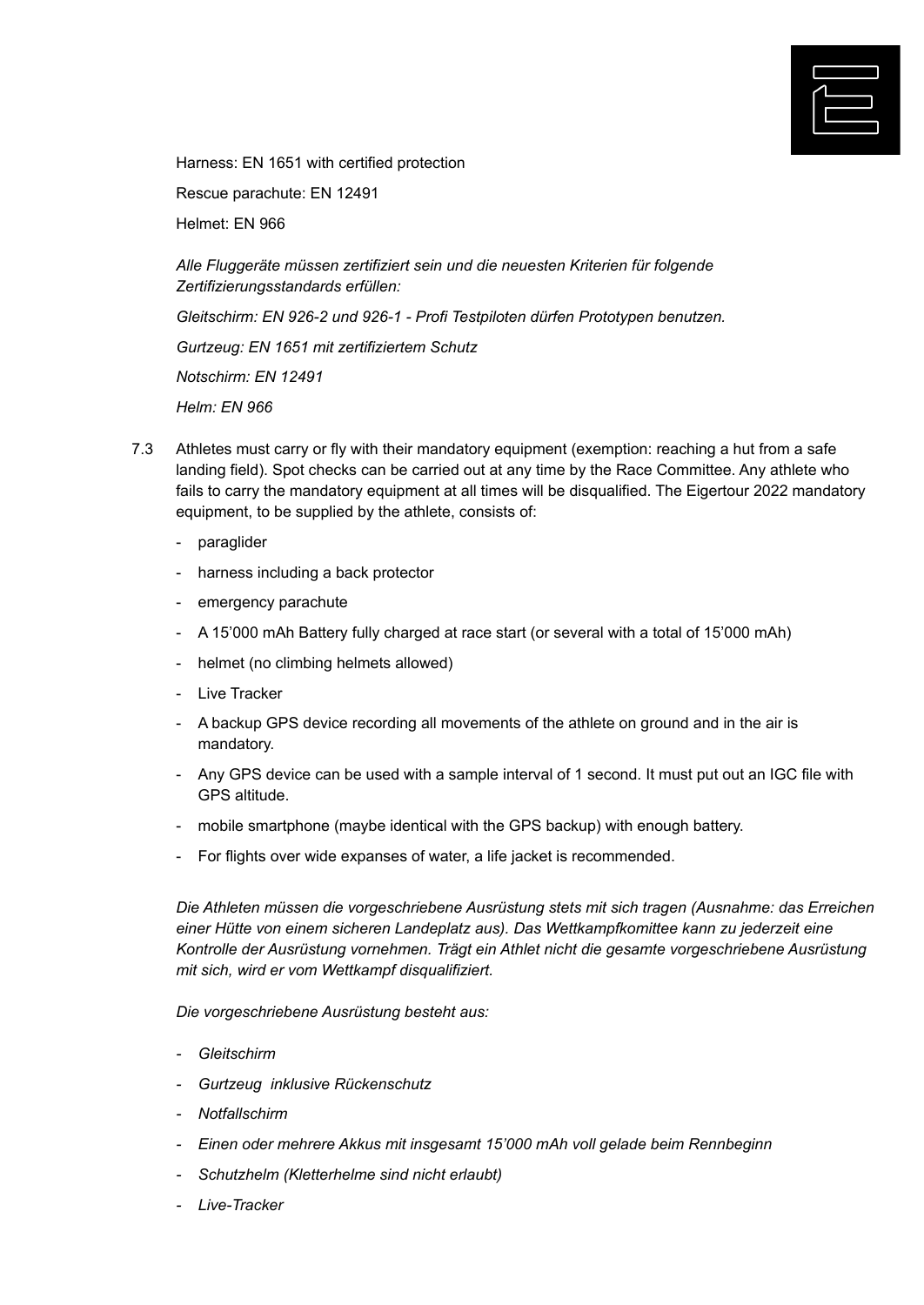

- *- Ein Backup-GPS-Gerät, das alle Bewegungen des Athleten am Boden und in der Luft aufzeichnet, ist obligatorisch.*
- *- Jedes GPS-Gerät kann mit einem Messintervall von 1 Sekunde verwendet werden und muss eine IGC-Datei mit GPS Höhe ausgeben.*
- *- Smartphone (ev. identisch mit dem GPS-Backup) mit genügend Batterie.*
- *- Für Flüge über weite Wasserflächen wird eine Schwimmweste empfohlen.*
- 7.4 No item on the Eigertour 2022 mandatory equipment list (cf. 7.3) may be exchanged during the race. The only exception is if the equipment is damaged or stolen, in which case the Race Committee must be informed immediately.

Switching to the back-up glider, or switching back to the main glider, must first be agreed by the Race Committee.

*Kein Gegenstand der obligatorischen Ausrüstungsliste (vgl. 7.3) darf während des Wettkampfs ausgewechselt werden. Von dieser Regel kann nur im Falle eines Diebstahls unter sofortiger Benachrichtigung des Wettkampfkomitees abgewichen werden.*

*Der Wechsel zum Ersatzgleitschirm oder der Rückwechsel zum Hauptgleitschirm muss zuvor von dem Wettkampfkomitee genehmigt werden.*

7.5 All athletes must have their equipment, including rescue systems and battery, checked and approved by the Race Director before the race start. Overloading of the paragliders and the rescue systems is not allowed (takeoff weight must be within the certified maximum load of the paraglider used and rescue system).

*Alle Athleten müssen ihre Ausrüstung inklusive Rettungssystem und Reserveakku durch das Wettkampfkomitee vor Wettkampfbeginn überprüfen und genehmigen lassen*. *Eine Überlastung der Gleitschirme und der Rettungssysteme ist nicht zulässig (das Startgewicht muss innerhalb der zugelassenen Höchstlast des verwendeten Gleitschirms und des Rettungssystems liegen).*

#### **8. Route /** *Strecke*

8.1 Each pilot must pass the official turnpoints that will be given during the briefing for both the Pro and the Challenge Race. Turnpoints will be chosen according to the weather conditions and will be of the list described in rule 8.2.

*Alle Athleten müssen die vorgeschriebenen Wendepunkte passieren. Die definitiven Wendepunkte werden den Athleten im Rahmen des Briefings vor Beginn des Wettkampfs bekannt gegeben. Die Wendepunkte werden entsprechend den Wetterbedingungen ausgewählt und sind Teil der unter Punkt 8.2 aufgeführten Liste.*

## 8.2 Possible Turnpoints / mögliche Wendepunkte:

| Hut                            | Coordinates | height     | level      |      |
|--------------------------------|-------------|------------|------------|------|
| Faulhorn (Berghotel) 7.999.558 |             |            | 46.674.803 | 2670 |
| Silberhornhütte 7.933.622      |             | 46.549.024 | 2660       | Pro  |
| Rottalhütte                    | 7.944.713   | 46.526.153 | 2755       | Pro  |
| Schmadrihütte 7.892.223        |             | 46.499.162 | 2262       |      |
| Blüemlisalphütte               | 7.771.638   |            | 46.510.158 | 2834 |
| Gaulihütte                     | 8.216.637   | 46.623.781 | 2205       |      |
| Dossenhütte                    | 8.169.481   | 46.655.147 | 2663       |      |
| Glecksteinhütte 8.096.502      |             | 46.625.131 | 2316       |      |
| Schreckhornhütte               | 8.098.717   |            | 46.581.902 | 2527 |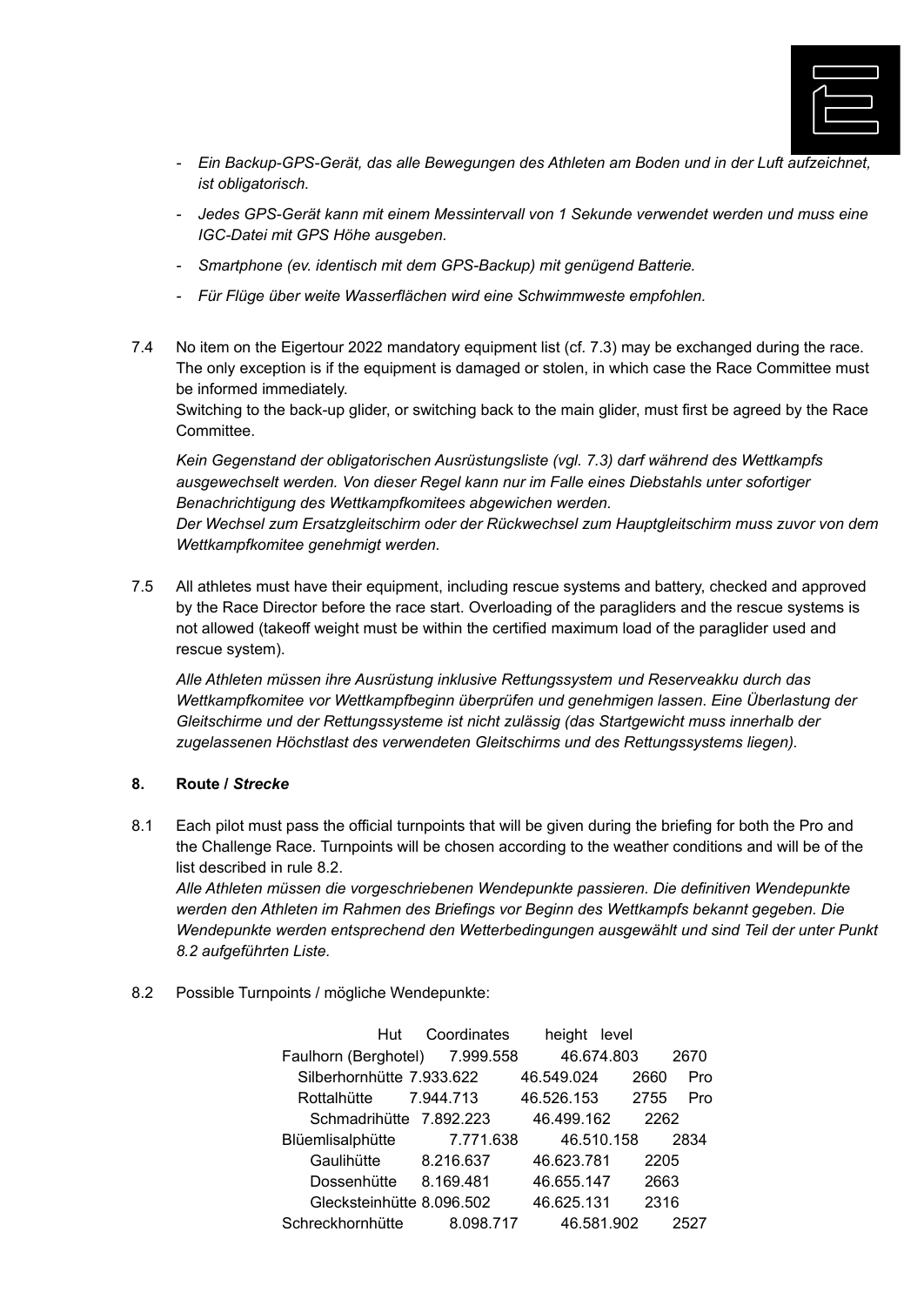

| Lobhornhütte 7.868.981                                |                             | 46.618.518      | 1954               |            |      |
|-------------------------------------------------------|-----------------------------|-----------------|--------------------|------------|------|
| Wildstrubelhütte7.467.806                             |                             | 46.383.012      | 2789               |            |      |
| Flueseehütte 7.499.451                                |                             | 46.411.301      | 2049               |            |      |
| Ammertenhütte 7.514.674  46.425.882  1830  Pro        |                             |                 |                    |            |      |
| Lötschenpasshütte 7.716.850                           |                             |                 | 46.416.337<br>2690 | Pro        |      |
| Lauteraarhütte 8.222.165 46.570.072                   |                             |                 | 2392               |            |      |
| Bächlitalhütte 8.282.576 46.586.967 2328              |                             |                 |                    |            |      |
| Gruebenhütte 8.259.311 46.605.903                     |                             |                 | 2512               |            |      |
| Bäregg (Berghaus) 8.060.011                           |                             |                 | 46.600.463 1775    |            |      |
| Windegghütte 8.348.055 46.694.992 1887 Pro            |                             |                 |                    |            |      |
| Trifthütte                                            | 8.376.641 46.677.911 2520   |                 |                    |            |      |
|                                                       |                             |                 |                    |            |      |
| Gelmerhütte 8.342.714 46.631.306 2412                 |                             |                 |                    |            |      |
| Tierberglihütte 8.414.216 46.702.018 2795             |                             |                 |                    |            |      |
| Simmenfälle (Gasthof) 7.476.303                       |                             |                 | 46.426.825         | 1105       |      |
| Stechelberg (Restaurant) 7.902.556                    |                             |                 | 46.545.017         | 913        |      |
| Cabane des diablerets 7.215.556 46.338.706            |                             |                 |                    | 2487       |      |
| Fründehütte 7.741.889                                 |                             | 46.483.611      | 2564               |            |      |
| Doldehornhütte 7.697.361 46.486.806 1913 Pro          |                             |                 |                    |            |      |
| Balmhornhütte 7.689.639 46.451.194                    |                             |                 | 1958               |            |      |
| Wildhornhütte 7.388.056                               |                             | 46.379.250 2303 |                    |            |      |
| Schiltalp                                             | 7.869.806 46.553.722 1955   |                 |                    |            |      |
|                                                       | Niesen 7.651.389 46.645.000 |                 | 2320               |            |      |
| Schilthorn                                            | 7.835.209                   | 46.557.327      | 2980               |            |      |
| Niederhorn 7.774.483 46.710.365                       |                             |                 | 1935               |            |      |
| Geltenhütte 7.339.172                                 |                             | 46.369.514      | 2000               |            |      |
| Bettelberg (Restaurant Leiterli) 7.409.128 46.428.774 |                             |                 |                    | 1940       |      |
| Sunnbuel                                              | 7.650.362                   | 46.457.937      | 1930               |            |      |
| Fromatthütte 7.433.033 46.545.762                     |                             |                 | 1802               |            |      |
| Fafleralp 7.856.819                                   |                             | 46.433.886      | 1800               |            |      |
| Anenhütte 7.911.711 46.454.528                        |                             |                 | 2358               |            |      |
| Bietschhornhütte 7.817.041                            |                             |                 | 46.394.999         | 2565       |      |
| Schynige Platte (Berghotel) 7.909.399 46.651.139      |                             |                 |                    | 1995       |      |
| First (Berghaus) 8.053.602 46.659.394                 |                             |                 | 2175               |            |      |
|                                                       |                             |                 |                    |            |      |
| Grosse Scheidegg (Berghotel) 8.102.039                |                             |                 | 46.655.564         | 1966       |      |
| Kleine Scheidegg (Hotel Bellevue des alpes)           |                             | 7.962.034       |                    | 46.585.160 | 2072 |
| Planplatten (Alpen Tower)                             |                             | 8.257.283       | 46.737.788         | 2237       |      |
| Eigergletscher (Restaurant)                           |                             | 7.974.708       | 46.574.691         | 2323       |      |
| Männlichen (Berggasthaus)                             |                             | 7.942.089       | 46.611.507         | 2233       |      |
| Rotstockhütte 7.838.206                               |                             | 46.545.193      | 2040               |            |      |
| Obersteinberg (Berghotel)                             |                             | 7.885.499       | 46.518.146         | 1778       |      |
| Tschingelhorn (Berggasthaus) 7.893.312                |                             |                 | 46.523.211         | 1678       |      |
| Schilthornhütte 7.862.712                             |                             | 46.570.051      | 2436               |            |      |
| Schwarenbach (Berghotel)                              |                             | 7.625.085       | 46.432.051         | 2065       |      |
| Tschentenalp (Berghaus)                               |                             | 7.545.700       | 46.498.772         | 1940       |      |
| Cabane de la videmanette                              |                             | 7.203.916       | 46.458.867         | 2119       |      |
| Auberge du Sanetsch                                   | 7.297.186                   |                 | 46.362.343         | 2062       |      |
| Kandersteg LP Allmenalpbahn                           |                             | 7.663.178       | 46.489.691         | 1180       |      |
| Hanenmoospass Berghotel                               |                             | 7.495.387       | 46.452.775         | 1950       |      |
| Bühlhaus Lauenensee 7.337.344                         |                             |                 | 46.393.421         | 1390       |      |
| Huus am Arnensee (Restaurant) 7.221.266               |                             |                 | 46.393.763         | 1555       |      |
| Hinderstberg (Justistal) 7.800.068                    |                             |                 | 46.740.344         | 1369       |      |
| Kemmeribodenbad                                       | 7.935.350                   |                 | 46.801.877         | 985        |      |
|                                                       |                             |                 |                    |            |      |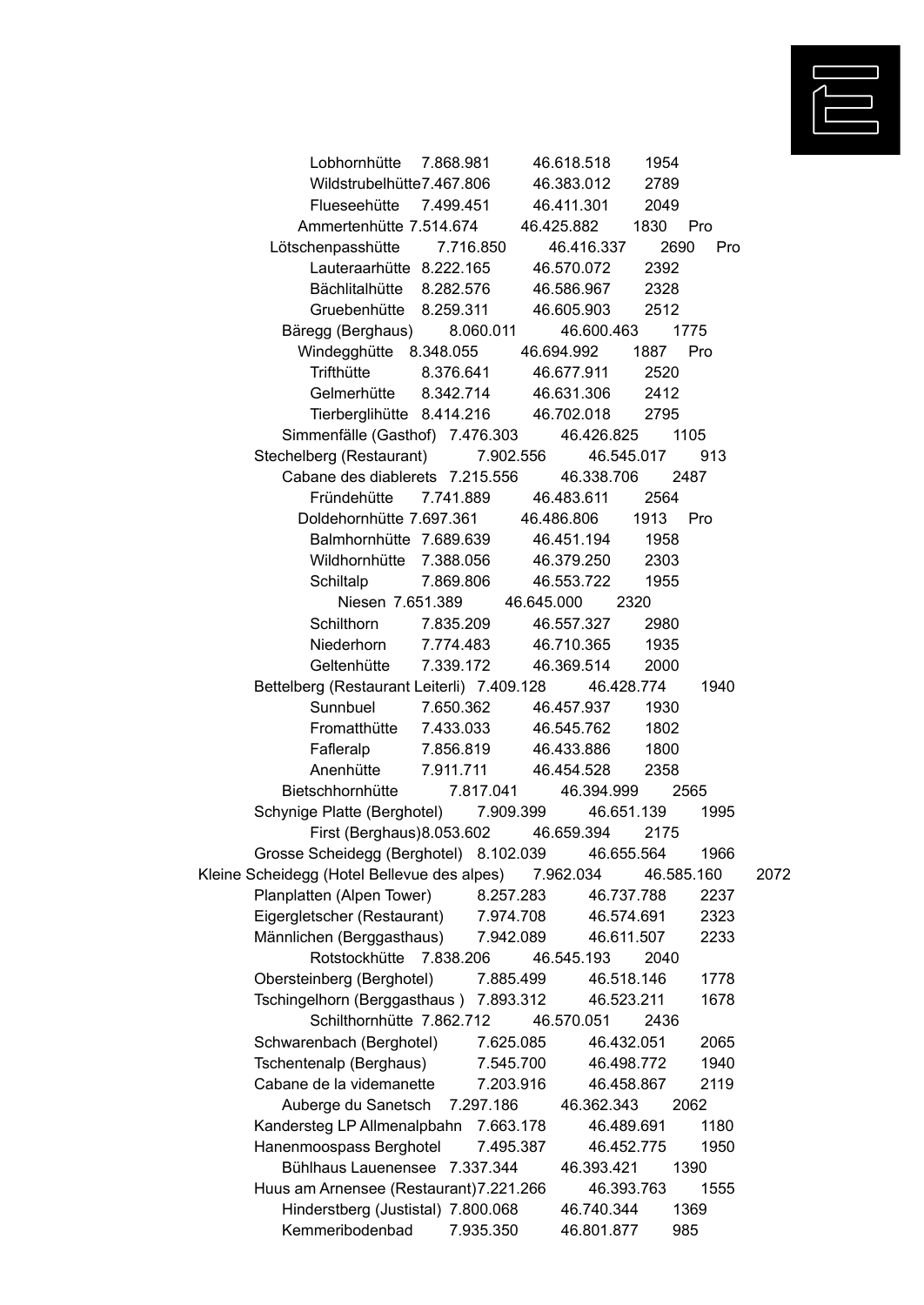

| Baltschiederklause                                | 7.889.782 | 46.394.975 | 2783       | Pro  |
|---------------------------------------------------|-----------|------------|------------|------|
| Oberaletschhütte                                  | 7.973.836 | 46.424.902 | 2645       | Pro  |
| Fusshornbiwak 8.008.325                           |           | 46.417.204 | 2780       |      |
| Bettmersee (Bootsverleih) 8.061.411               |           | 46.395.480 |            | 2015 |
| Gletscherstube (Märjelensee) 8.102.043            |           |            | 46.440.416 | 2366 |
| Galmihornhütte 8.242.886                          |           | 46.489.274 | 2113       |      |
| Voralphütte SAC                                   | 8.487.739 | 46.690.531 | 2090       |      |
| Salbithütte 8.551.869                             |           | 46.676.486 | 2105       |      |
| Dammahütte 8.457.782                              |           | 46.644.866 | 2430       |      |
| Bergseehütte 8.485.020                            |           | 46.657.387 | 2370       |      |
| Chelenalphütte 8.439.876                          |           | 46.671.699 | 2350       |      |
| Albert Heim Hütte                                 | 8.464.056 | 46.608.907 | 2541       |      |
| Hotel Furkablick8.421.779                         |           | 46.576.260 | 2434       |      |
| Berghotel Öschinensee 7.713.914                   |           | 46.497.469 | 1600       |      |
| Brunnialp (Morgenberghorn) 7.781.786              |           | 46.625.777 |            | 1650 |
| Berghaus Elsigenalp 7.624.449                     |           | 46.521.069 | 1800       |      |
| Berghotel Engstligenalp 7.565.016                 |           | 46.447.768 | 1940       |      |
| Glacier de la plaine morte (Restaurant) 7.488.988 |           |            | 46.370.041 | 2885 |

More details regarding exact coordinates and radius of the turnpoint will be provided by the Race Committee during the briefing.

*Die detaillierten Angaben zu den Wendepunkten erhalten die Athleten während des Briefings vor Wettkampfbeginn.*

8.3 Athletes are not permitted to use any tunnel connections between the different valleys or any highways or dual carriageways. *Es ist den Athleten nicht gestattet, Tunnelverbindungen zwischen den verschiedenen Tälern oder Autobahnen oder Schnellstrassen zu benutzen.*

#### **9. Route Documentation /** *Streckendokumentation*

- 9.1 The Livetracker sends information to the website where the athlete's current position will be displayed. The online data serves as route confirmation for the athletes and the Race Committee. *Der Tracker sendet Informationen an die Website, auf der die aktuelle Position des Athleten angezeigt wird. Die Online-Daten dienen den Athleten und der Wettkampfleitung als Streckenbestätigung.*
- 9.2 The Race Committee reserves the right to inspect any pilot's backup track log. *Das Wettkampfkomitee behält sich das Recht vor, das Backup-Logbuch eines Piloten einzusehen*
- 9.3 The Race Committee understands "a complete and clean track log" as being as follows:
	- Each time the track log is started anew, the athlete must be within 250m of his last recorded position.
	- The track log must not have any missing track points for more than 5 minutes.
	- On the ground, a speed of more than 5 m/s must not appear for more than 10 minutes.
	- In flight, a speed of more than 20 m/s must not appear for more than 20 minutes.
	- The flight track log must show that no airspace violations have been made. If log points close to the prohibited zones are missing and airspace violation is suspected, the backup track log must clearly show that airspace has not been violated.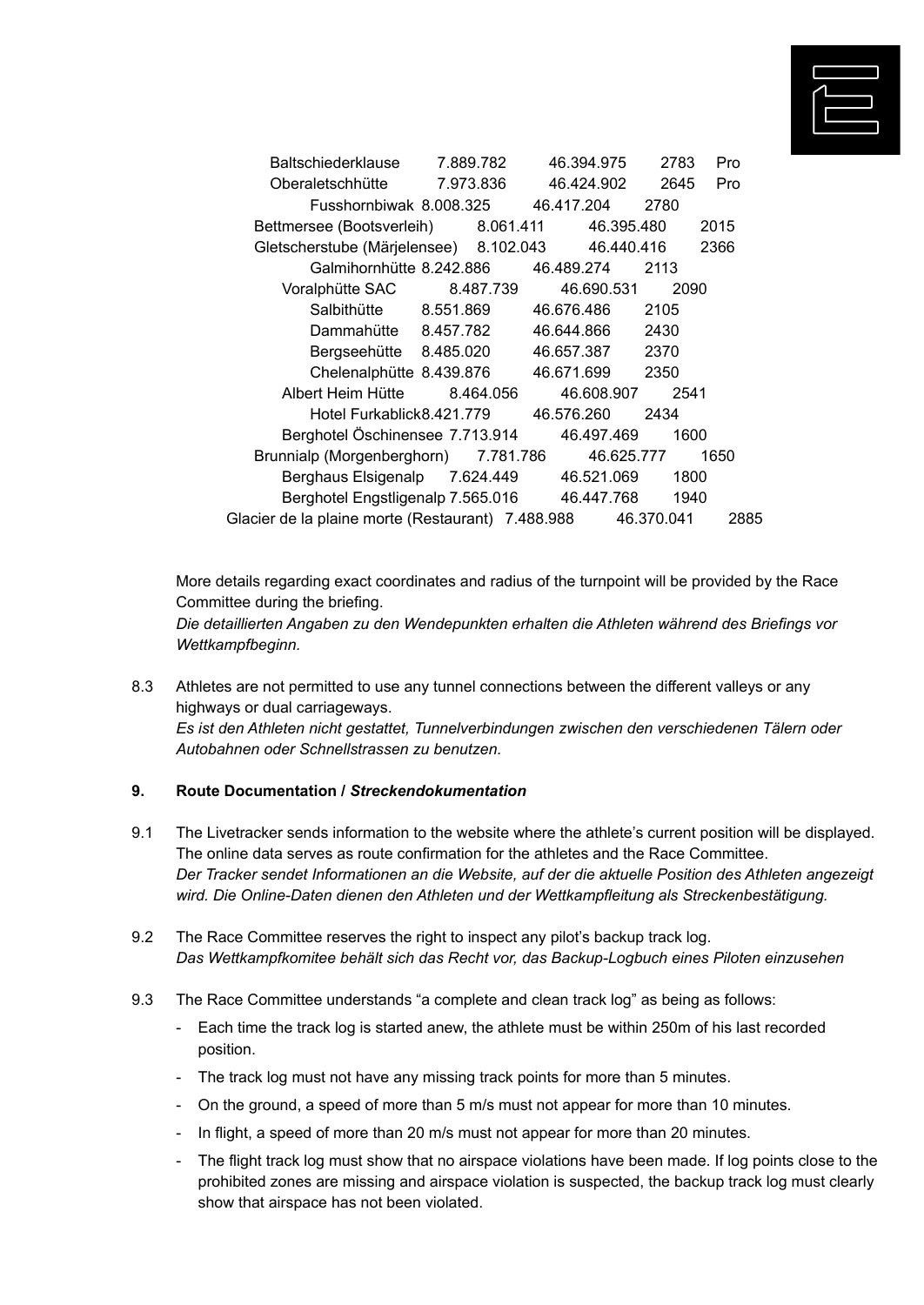

- The red line shows a track log with an airspace violation. Even if there are no log points (black dots) in the prohibited zone, the log clearly shows that the athlete passed through a prohibited zone.
- The green line shows a track log that reveals that no zone that was off-limits was infringed.
- All GPS backups must be running on MAP DATUM: WGS 84.

*Das Wettkampfkomitee versteht unter "einem vollständigen und sauberen Streckenprotokoll" Folgendes:*

- *- Jedes Mal, wenn das Streckenprotokoll neu gestartet wird, muss der Athlet innerhalb von 250 m von seiner letzten aufgezeichneten Position sein.*
- *- Das Streckenprotokoll darf keine fehlenden Trackpunkte für mehr als 5 Minuten aufweisen.*
- *- Am Boden darf eine Geschwindigkeit von mehr als 5 m/s nicht länger als 10 Minuten auftreten.*
- *- Im Flug darf eine Geschwindigkeit von mehr als 20 m/s nicht länger als 20 Minuten auftreten.*
- *- Aus dem Flugstreckenprotokoll muss hervorgehen, dass keine Luftraumverletzungen vorliegen. Wenn Logpunkte in der Nähe der Sperrzonen fehlen und ein Verdacht auf Luftraumverletzung besteht, muss das Backup-Track-Log deutlich zeigen, dass die Luftraumregeln nicht verletzt wurde.*
- *- Die rote Linie zeigt ein Streckenprotokoll mit einer Luftraumverletzung. Selbst wenn es keine Log-Punkte (schwarze Punkte) in der Sperrzone gibt, zeigt das Log deutlich an, dass der Athlet eine Sperrzone passiert hat.*
- *- Die grüne Linie zeigt ein Streckenprotokoll, welchem zu entnehmen ist, dass keine Zone, die außerhalb der Grenzen lag, verletzt wurde.*
- *- Alle GPS-Backups müssen auf MAP DATUM: WGS 84 laufen.*

#### **10. Route Evaluation /** *Streckenauswertung*

- 10.1 Every Athlete must be able to present a complete track log. *Jeder Athlet muss in der Lage sein, ein komplettes Streckenprotokoll vorzulegen.*
- 10.2 The routes will be evaluated on a daily basis. The Race Committee will analyse each athlete's route every day, based on the online track log. If a track log is found to have infringed any of the Eigertour 2022 rules, the athlete must hand in his backup track log within 24 hours of the Race Committee's request.

*Die Routen werden täglich bewertet. Das Wettkampfkomitee analysiert jeden Tag die Strecken der einzelnen Athleten auf der Grundlage des Online-Trackprotokolls. Wird festgestellt, dass ein Streckenprotokoll gegen eine der Regeln von Eigertour 2022 verstossen hat, muss der betreffende Athlet innerhalb von 24 Stunden sein Backup-Trackprotokoll dem Wettkampfkomitee abgeben.*

With his signature of the athlete accepts these rules without restriction: *Mit seiner Unterschrift akzeptiert der Athlet diese Regeln uneingeschränkt:*

Last Name: <u>Last Name:</u> Last Name: **Last Name:** \_\_\_\_\_\_\_\_\_\_\_\_\_\_\_\_\_\_\_\_\_\_\_\_\_\_\_\_\_\_\_\_\_